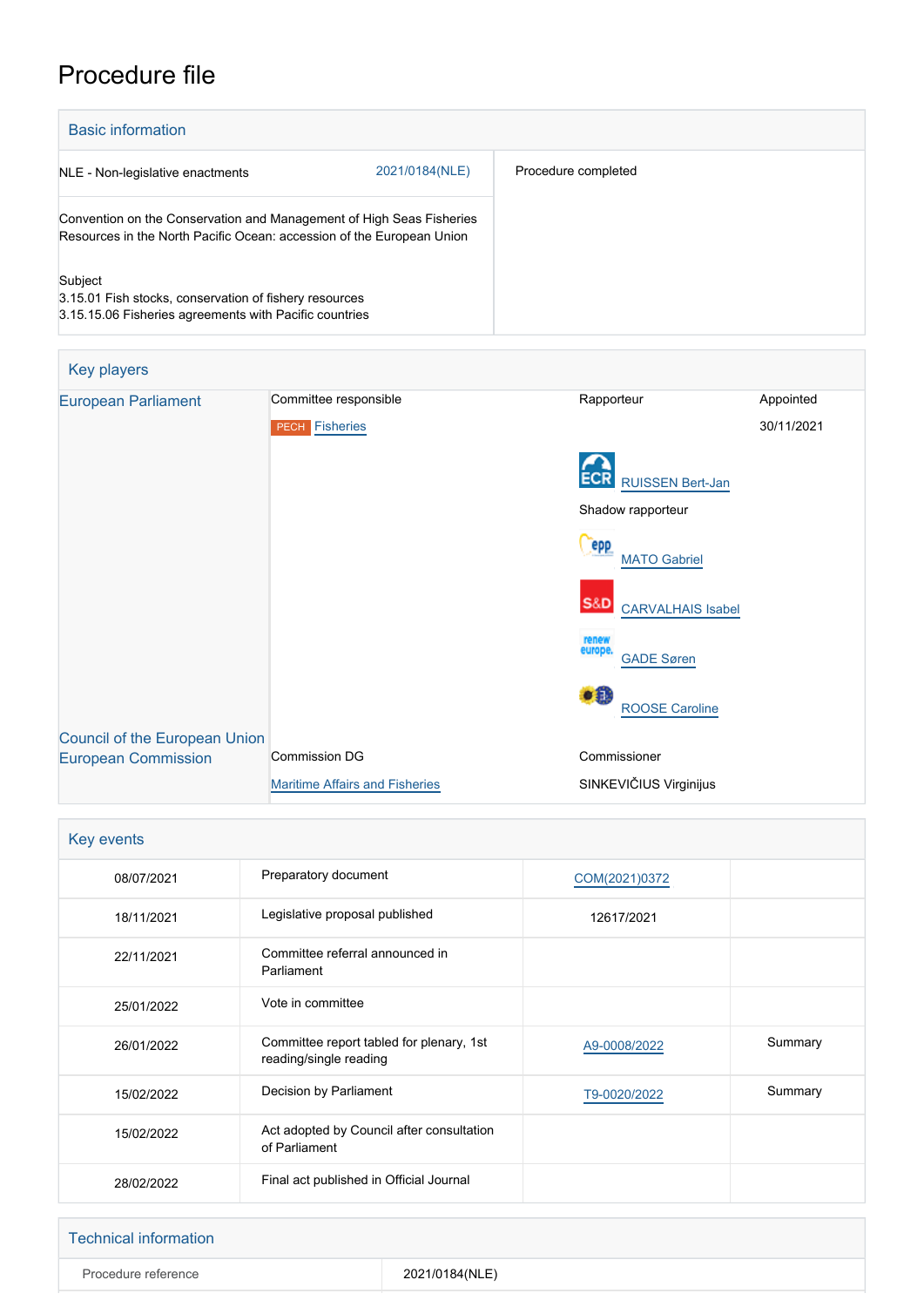| Procedure type             | NLE - Non-legislative enactments                                                                     |
|----------------------------|------------------------------------------------------------------------------------------------------|
| Procedure subtype          | Consent by Parliament                                                                                |
| Legal basis                | Treaty on the Functioning of the EU TFEU 218-p6a; Treaty on the<br>Functioning of the EU TFEU 043-p2 |
| Other legal basis          | Rules of Procedure EP 159                                                                            |
| Stage reached in procedure | Procedure completed                                                                                  |
| Committee dossier          | PECH/9/06789                                                                                         |

### Documentation gateway

| Preparatory document                                               | COM(2021)0372 | 08/07/2021 | EC. | Summary |
|--------------------------------------------------------------------|---------------|------------|-----|---------|
| Legislative proposal                                               | 12617/2021    | 18/11/2021 | CSL |         |
| Committee draft report                                             | PE700.714     | 03/12/2021 | EP  |         |
| Committee report tabled for plenary, 1st<br>reading/single reading | A9-0008/2022  | 26/01/2022 | EP  | Summary |
| Text adopted by Parliament, 1st reading/single<br>reading          | T9-0020/2022  | 15/02/2022 | EP  | Summary |

#### Final act

 [Decision 2022/314](https://eur-lex.europa.eu/smartapi/cgi/sga_doc?smartapi!celexplus!prod!CELEXnumdoc&lg=EN&numdoc=32022D0314) [OJ L 055 28.02.2022, p. 0012](https://eur-lex.europa.eu/legal-content/EN/TXT/?uri=OJ:L:2022:055:TOC)

## Convention on the Conservation and Management of High Seas Fisheries Resources in the North Pacific Ocean: accession of the European Union

The Committee on Fisheries adopted the report by Bert-Jan RUISSEN (ECR, NL) on the draft Council decision on the draft Council decision concerning the accession of the European Union to the Convention on the Conservation and Management of High Seas Fisheries Resources in the North Pacific Ocean.

The committee recommended that the European Parliament give its consent to the draft Council decision.

The Convention on the Conservation and Management of High Seas Fishery Resources in the North Pacific Ocean was signed on 24 February 2012 and entered into force on 19 July 2015. Its aim is to ensure the long-term conservation and sustainable use of fishery resources in the Convention Area while protecting the North Pacific marine ecosystems in which those resources occur.

By acceding to the Convention, the Union intends to give the Member States and Union vessels concerned access to the fishery resources in the Convention area. Accession to the North Pacific Ocean Convention creates new opportunities for EU vessels. It would promote consistency in the EU's approach to conservation across the worlds oceans and reinforce its commitment to the long-term conservation and sustainable use of fisheries resources globally.

With a view to reaching its objectives, the Convention provides for the following actions to be taken:

- promoting the optimum utilization and ensuring the long-term sustainability of fisheries resources;

- adopting measures, based on the best scientific information available, to ensure that fisheries resources are maintained at or restored to levels capable of producing maximum sustainable yield;

- adopting and implementing measures in accordance with the precautionary approach and an ecosystem approach to fisheries, and in accordance with the relevant rules of international law;

- assessing the impacts of fishing activities on species belonging to the same ecosystem or dependent upon or associated with the target stocks and adopting, where necessary, conservation and management measures for such species;

- protecting biodiversity in the marine environment;

- preventing or eliminating overfishing and excess fishing capacity;

- ensuring that complete and accurate data concerning fishing activities are collected and shared in a timely and appropriate manner;

- ensuring that any expansion of fishing effort, development of new or exploratory fisheries, or change in the gear used for existing fisheries, does not proceed without prior assessment of the impacts of those fishing activities on the long-term sustainability of fisheries resources;

- ensuring compliance with conservation and management measures and that sanctions applicable in respect of violations are adequate in